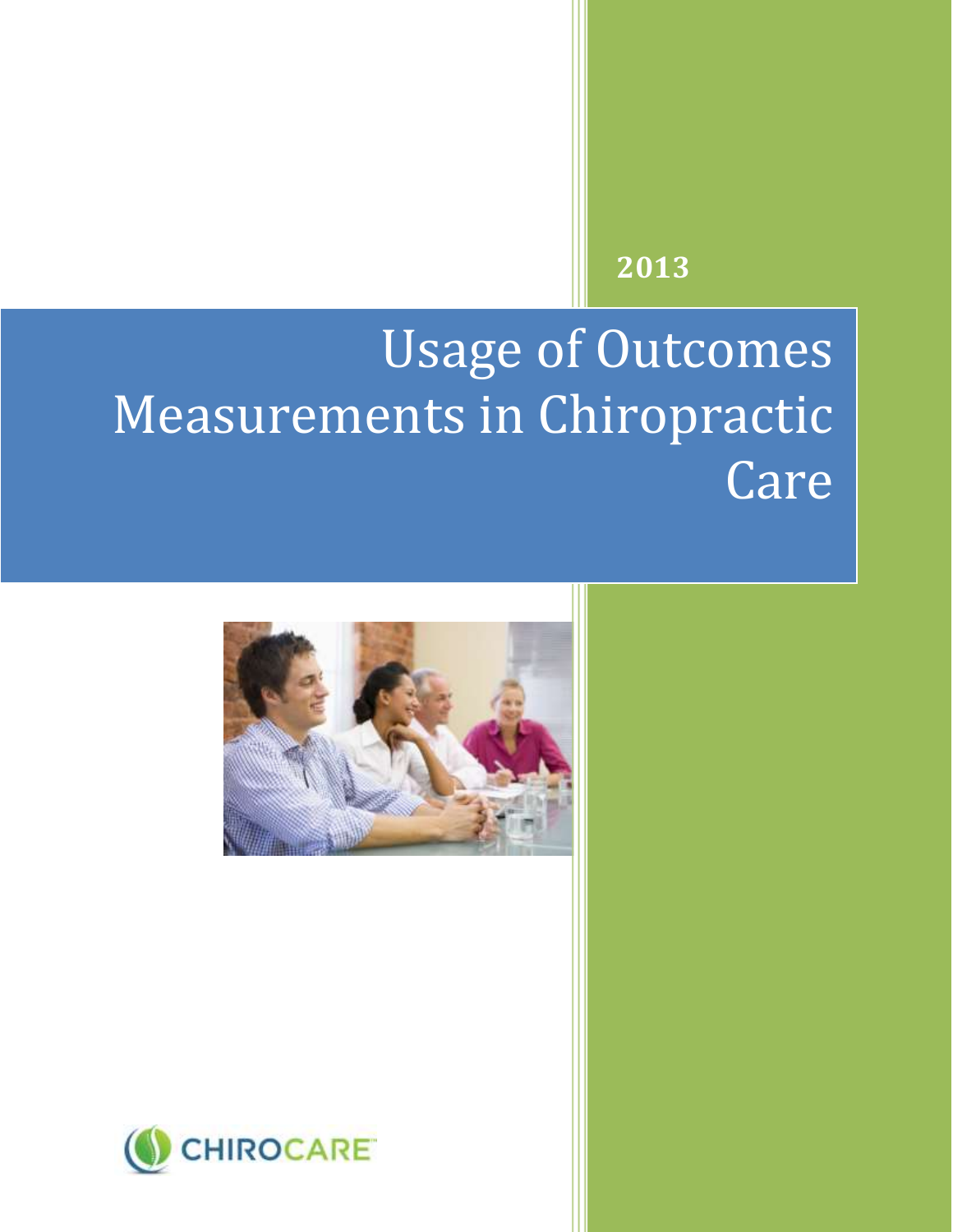# **Table of Contents**

- I. Executive Summary
- II. Overview of Chiropractic Care of Minnesota, Inc.
- III. Planning the Outcomes Program
- IV. Background; Chiropractic Treatment for Back and Neck Pain
- V. Chiropractic Treatment Outcomes Collection
	- a. Objectives
	- b. Methodology
	- c. Results
	- d. Secondary Survey Results
- VI. Summary

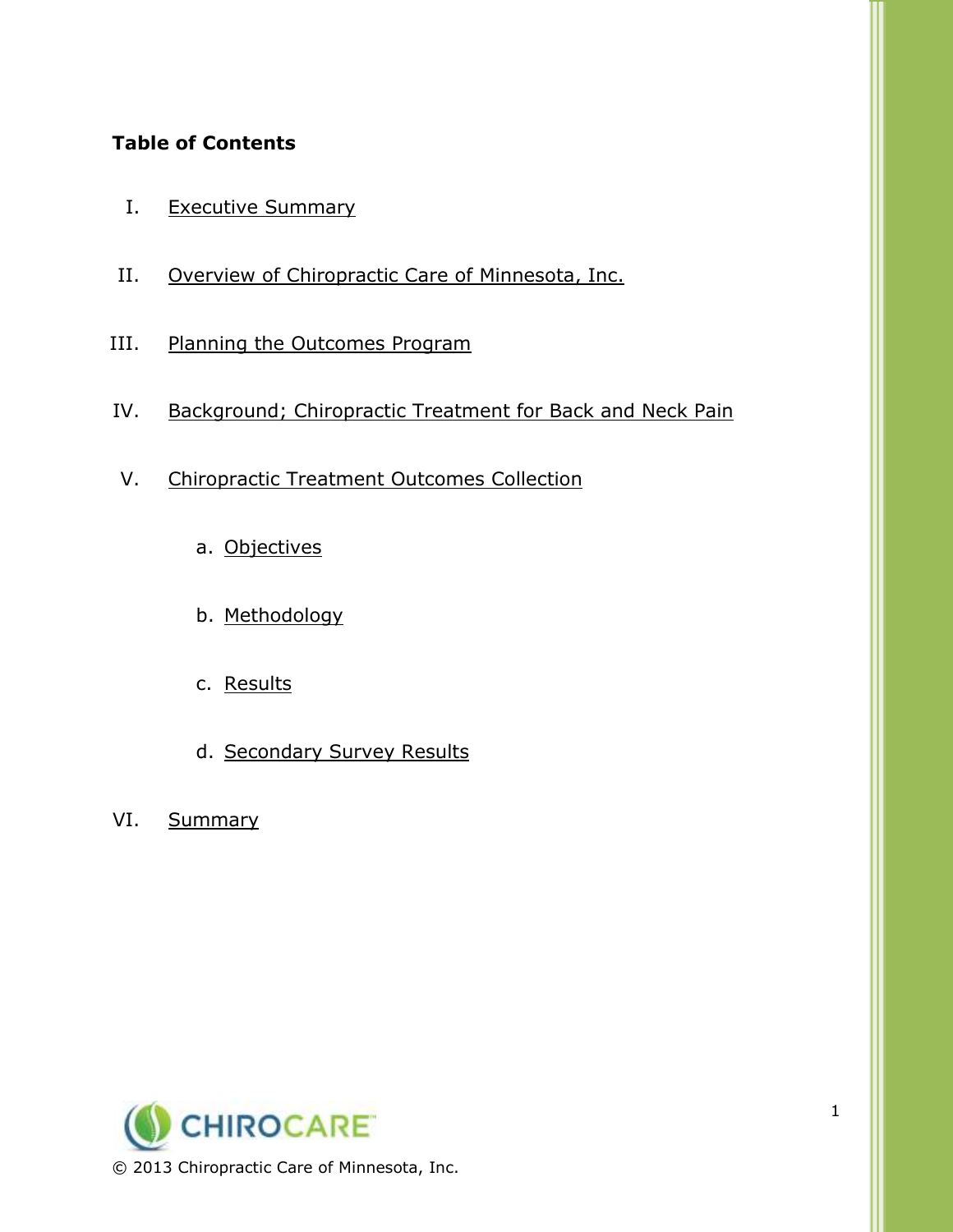#### **Executive Summary**

Back and neck pain has reached epidemic levels in the United States, with over 80% of adults reporting neck and/or back pain at some point in their lives. When compared with other common treatments, spinal manipulation has provided equal or better improvement in pain and function. In spite of the demonstrated clinical benefits and value it provides, chiropractic care remains underutilized.

With such a high percentage of the population experiencing back and neck pain, more now than ever before, there is a need to identify and implement quality focused, patient-centered care delivery models that include chiropractors. To qualify as high-quality and patient-center focused, a physician must utilize and incorporate outcomes as part of their treatment model. Insurance companies, employers, state and federal governments, and consumers are all looking for direction about what kind of care a consumer should obtain for back and neck pain. A study of the use of chiropractic treatment outcomes is the first step in the process of validating doctors of chiropractic as high-quality and patient-centered. If successful, the next step is to design and implement new care delivery models that include chiropractors.

Within the chiropractic profession, outcomes are traditionally measured using the Oswestry Disability Index (ODI) for back pain and the Neck Disability Index (NDI) for neck pain. These measurement tools focus on measuring a patient's functional improvement before, during, and at/after discharge. The information gathered is used to assess the effectiveness of the care provided by the chiropractor. Outcomes also provide evidence about benefits, risks and results of treatments so the doctor and patient can make more informed decisions. If the results are positive, meaning the patient returns to full function, it provides validation for developing and implementing clinical guidelines to recommend the same approach with other patients with similar conditions.

ChiroCare believes the current research supports a doctor of chiropractic being the first-line treatment for back and neck pain. Before ChiroCare can move forward with designing and implementing Chiropractic Centers of Excellence, in which a doctor of chiropractic is the first-line treatment for back and neck pain, we needed to validate the following:

1. Chiropractors use outcome tools like ODI and NDI and can successfully obtain at least the initial and discharge score on a majority of their patients.

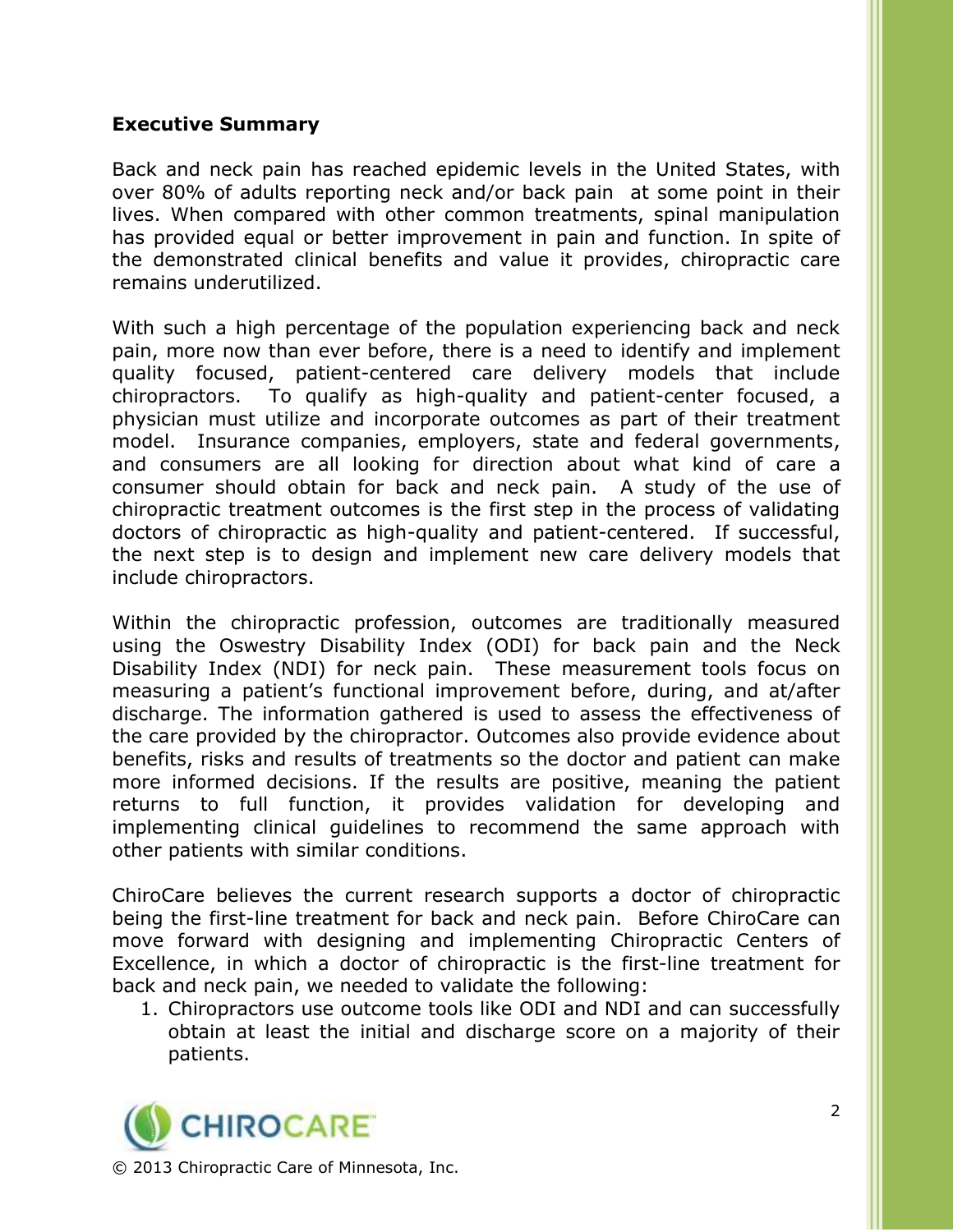- 2. Chiropractors have the ability to successfully and consistently communicate the results with another organization.
- 3. Identify effective strategies that improve the quality and value of care.

As part of our project, we also conducted a secondary survey designed to evaluate the experiences of the participating chiropractors and their staff in using these outcome tools and to identify areas of opportunity for improvement. The survey included questions focused specifically on the process for collecting the information from the patient, ease of communicating the results with another organization, and the overall administrative burden to the participating office.

#### **Overview of Chiropractic Care of Minnesota, Inc.**

Chiropractic Care of Minnesota, Inc. (CCMI) is a nonprofit organization whose mission is to improve the quality of life of our communities by delivering high value healthcare networks and support services. CCMI developed ChiroCare, the upper Midwest's largest independent network of chiropractors, over 25 years ago.

ChiroCare has become a brand that symbolizes the standard of excellence among chiropractic practices. Since its beginnings as the nation's first chiropractic network, ChiroCare has remained at the forefront of managed chiropractic care. The ChiroCare network includes nearly 2,000 contracted providers throughout Minnesota and in North Dakota, South Dakota, Iowa, Nebraska, and Wisconsin. The network currently makes high quality, valuebased services available to approximately 1.6 million eligible members of ChiroCare's contracted managed care and health insurance customers.

#### **Planning the Outcomes Program**

To ensure ChiroCare is achieving its objectives and meeting the needs of its stakeholders, ChiroCare established an Advisory Council. The ChiroCare Advisory Council consists of leading chiropractors in the Midwest who are members of the ChiroCare network. The Council offers input on new clinical, administrative and communication initiatives being developed, evaluated, and implemented by ChiroCare. For this initiative, ChiroCare engaged the council to evaluate and pilot different online tools designed to gather and report various outcomes. After reviewing potential measurement tools, the

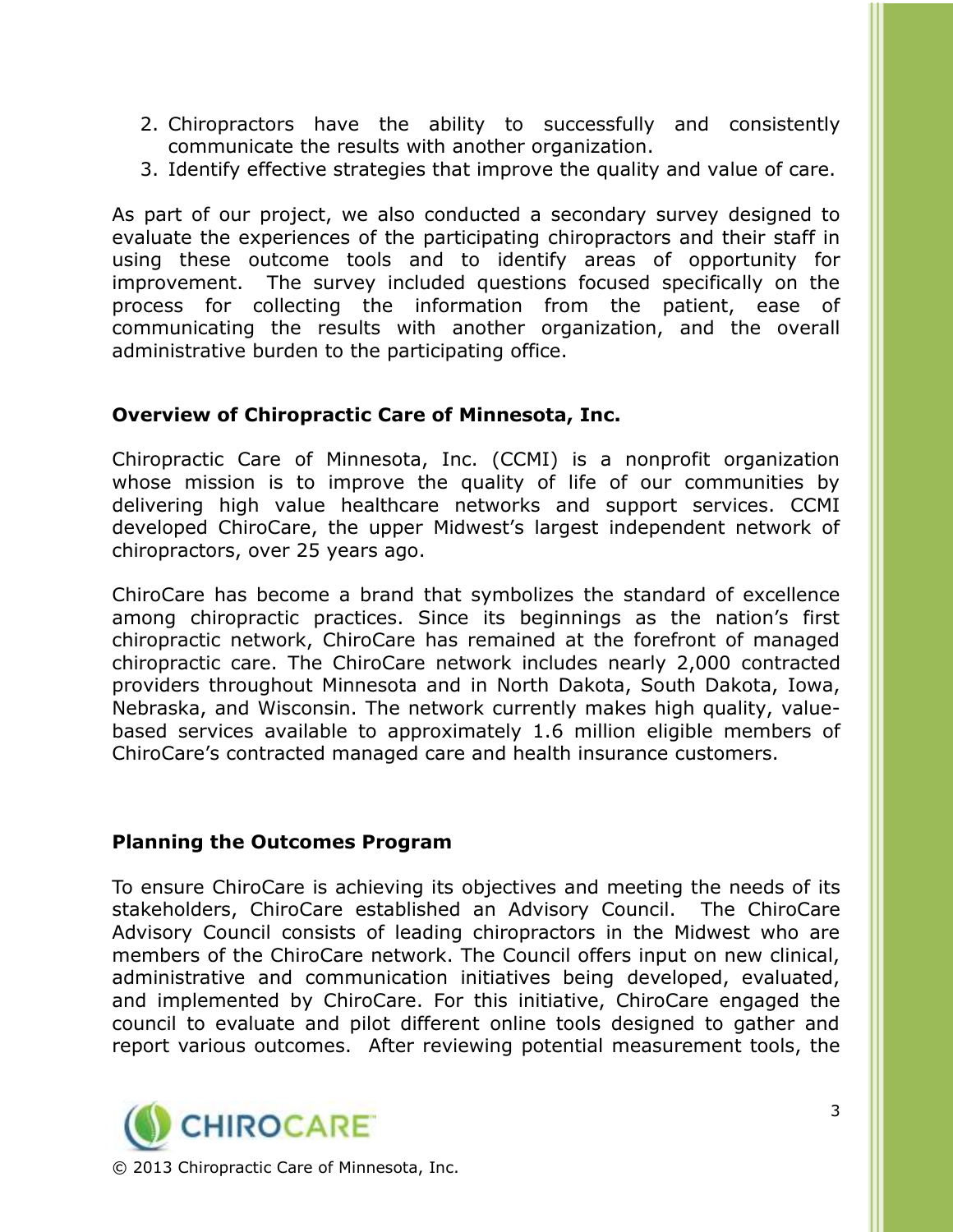Council selected an online tool for enrolling patients and capturing outcomes data.

The company that supplied the tool is a well-known supplier of web-based outcome measurement systems. Primary considerations in selecting a tool included ease of use, compatibility with existing software systems, few technical requirements, and not requiring the purchase of additional software or hardware by either ChiroCare or the participating providers. Previous pilot studies required participating doctors to submit information, but they could not retrieve the data after it was submitted. This system allowed access to information previously submitted and allowed patients to enter responses from their own home computer or mobile device.

# **Background: Chiropractic Treatment for Back and Neck Pain**

Approximately 80% of adults have experienced significant back and neck pain at some point in their lives<sup>1</sup>. The condition comes at a price, with musculoskeletal costs making up the highest cost category. Back pain is the sixth most costly health condition in the United States; health care costs and indirect costs due to back pain equal more than \$12 billion per year<sup>2</sup>.

Chiropractors are now part of the mainstream health care delivery system since chiropractic's inclusion in Medicare in the 1970s. In the United States, 65,000 chiropractors see approximately 19 million individual patients per year.<sup>3</sup> Chiropractors are not only are part of the health care delivery system, but numerous research studies indicate that chiropractic care has demonstrated significant improvements in the treatment of uncomplicated back and neck pain. For example, a 2010 systematic review concluded spinal manipulation achieves equivalent or superior improvement in pain and function when compared with other commonly used interventions for short, intermediate, and long-term follow-up. Despite the positive outcomes experienced by many patients, chiropractic care continues to be underutilized. This underutilization causes unnecessary discomfort and potential delays in effective care for patients.<sup>4</sup>

<sup>3</sup> [Martin BI,](http://www.ncbi.nlm.nih.gov/pubmed?term=Martin%20BI%5BAuthor%5D&cauthor=true&cauthor_uid=18270354) [Deyo RA,](http://www.ncbi.nlm.nih.gov/pubmed?term=Deyo%20RA%5BAuthor%5D&cauthor=true&cauthor_uid=18270354) [Mirza SK,](http://www.ncbi.nlm.nih.gov/pubmed?term=Mirza%20SK%5BAuthor%5D&cauthor=true&cauthor_uid=18270354) [Turner JA,](http://www.ncbi.nlm.nih.gov/pubmed?term=Turner%20JA%5BAuthor%5D&cauthor=true&cauthor_uid=18270354) [Comstock BA,](http://www.ncbi.nlm.nih.gov/pubmed?term=Comstock%20BA%5BAuthor%5D&cauthor=true&cauthor_uid=18270354) [Hollingworth W,](http://www.ncbi.nlm.nih.gov/pubmed?term=Hollingworth%20W%5BAuthor%5D&cauthor=true&cauthor_uid=18270354) [Sullivan SD.](http://www.ncbi.nlm.nih.gov/pubmed?term=Sullivan%20SD%5BAuthor%5D&cauthor=true&cauthor_uid=18270354) Expenditures and Health Status Among Adults With Back and Neck Problems. [JAMA.](http://www.ncbi.nlm.nih.gov/pubmed/18270354) 2008 Feb 13;299(6):656-64. <sup>4</sup> Dagenais S, Gay RE, Tricco AC, Freeman MD, Mayer JM. "NASS Contemporary Concepts in Spine Care: Spinal manipulation therapy for acute low back pain". [Spine J](http://en.wikipedia.org/wiki/Spine_J) 2010;10:918– 940.



<sup>©</sup> 2013 Chiropractic Care of Minnesota, Inc.

 $\overline{a}$  $<sup>1</sup>$  Relief for your aching back what worked for our readers. Consumer Reports, March 2013.</sup>

<sup>&</sup>lt;sup>2</sup> Dagenais S, Caro J, Haldeman S. A systematic review of low back pain cost of illness studies in the United States and internationally. **Spine J.** 2008;8:8-20.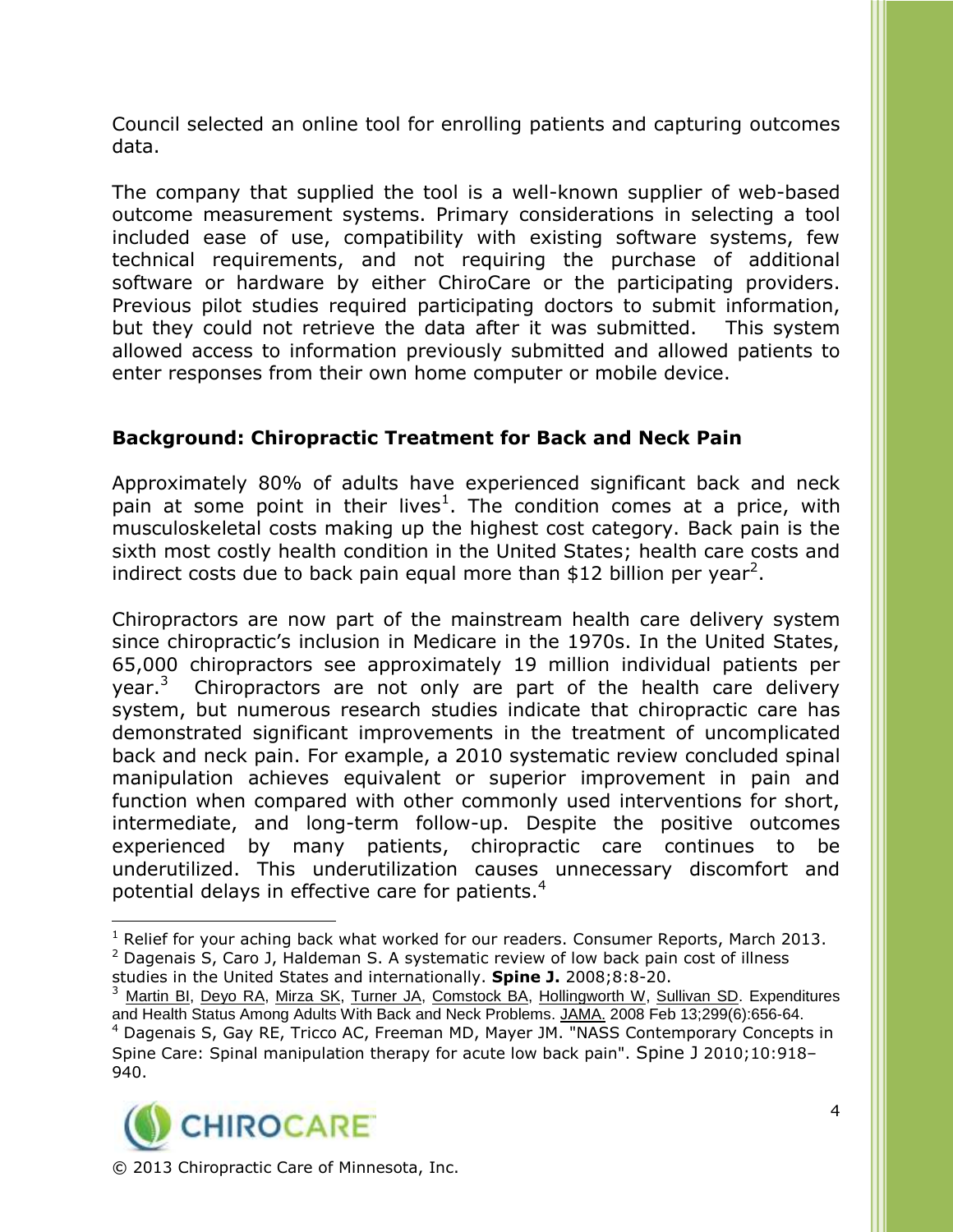A 2008 metanalysis looked at 40 randomized controlled trials between 1975 and 2007, and found spinal manipulation for low back pain outperformed medical treatment. Additionally, a 2011 Consumer Reports survey asked subscribers to rate a comprehensive list of remedies. The most popular options were hands-on treatments including chiropractic treatments (58%), massage (48%), and physical therapy (46%).

A study published January 3, 2012, in the Annals of Internal Medicine also indicated that spinal manipulation is more effective than over-the-counter and prescription medication for relieving acute and sub-acute neck pain. The study involved 272 adults ages 18-65 with neck pain of two to 12 weeks' duration. Participants were recruited from a university research center and a pain management clinic in Minnesota. Spinal manipulation was provided courtesy of a doctor of chiropractic. According to the study, six chiropractors, each with at least five years' experience, provided treatment. The specific spinal level to be treated and number of treatments provided was left to the discretion of the individual chiropractor.

Research clearly supports chiropractic being the first-line treatment for back pain. The Institute for Clinical Systems Improvement (ICSI) determined that health reform goals should include a "triple aim" to improve the health of populations, improve the patient experience of quality and satisfaction in care, and reduce the per capita cost of healthcare. We propose that evidence-based, cost effective chiropractic care is part of the answer and should be the portal of entry for most patients experiencing back pain because it provides demonstrated outcomes, in the right setting, at the right time, and at the right value.

#### **Chiropractic Treatment Outcomes Collection**

# **Objective**

ChiroCare, with advice from their Advisory Council and other subject matter experts, selected a practice-based outcomes approach in this data collection initiative. ChiroCare also selected an outcomes research approach to complete our project because outcomes research studies the end results of care in real-life settings. This type of research is quite different from traditional randomized controlled studies, which measure health outcomes in controlled environments such as a hospital, clinic or laboratory. Traditional studies only tell part of a patient's health status, while practice-based

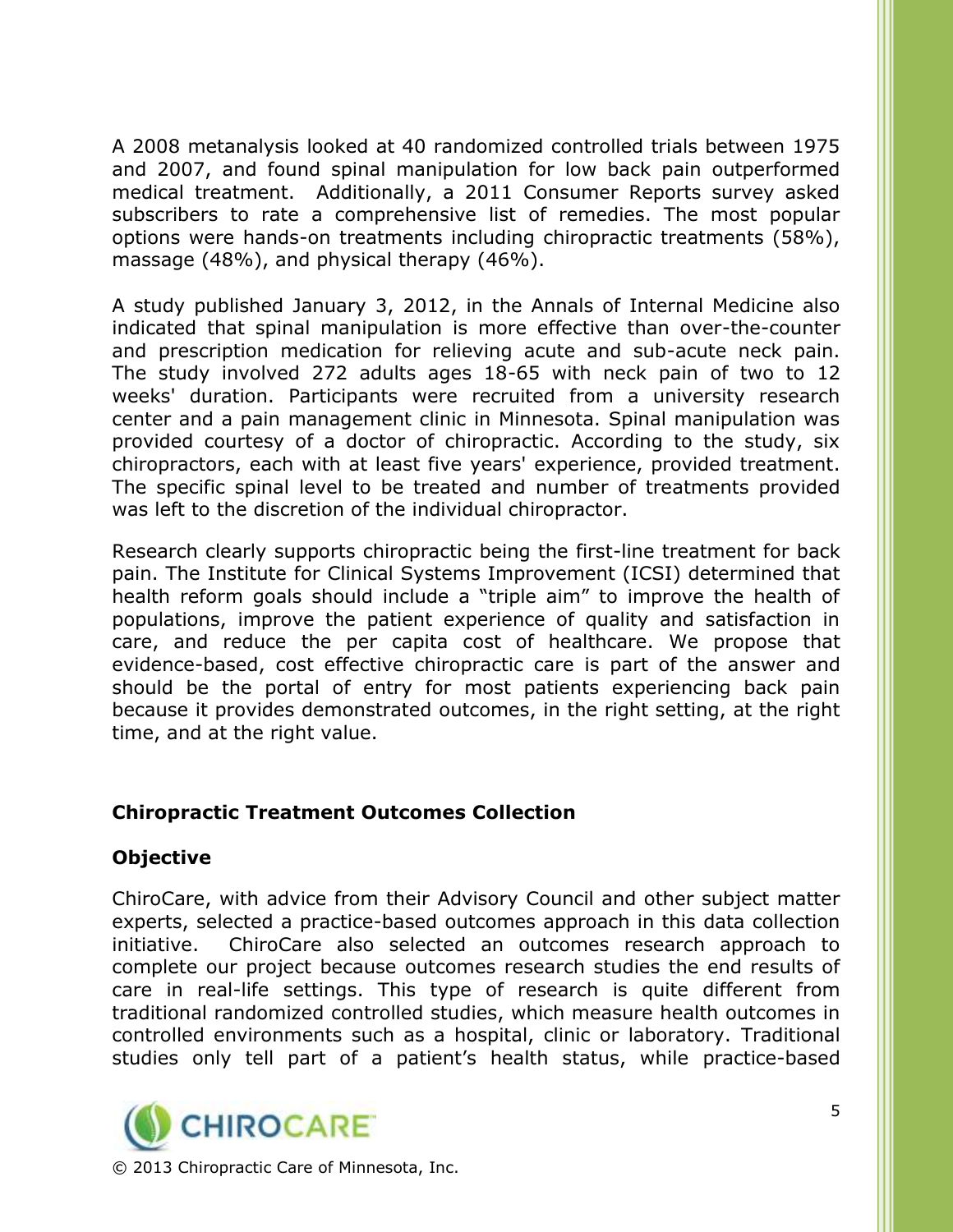outcomes research indicates a patient's functional status, well-being, and satisfaction with typical, pragmatic care.

The Functional Ability Tracking and Outcomes Program, a program to collect outcomes data measuring the level of improvement in patients receiving chiropractic treatment, encouraged the use of functional ability measurement tools provided to the ChiroCare network and those providers participating in the program. These tools were intended to help ChiroCare demonstrate the positive outcomes provided by its participating chiropractors. Our hypothesis is threefold:

- 1. Chiropractors use outcomes tools, and do obtain initial and discharge scores on most of their patients.
- 2. Chiropractors are able and willing to communicate outcomes results with another organization.
- 3. Utilizing outcomes data will provide the information necessary to create strategies to improve the quality and value of patient care.

In an effort to meet our objectives, we determined appropriate measurement tools and how to best utilize them. Further, we established how readily chiropractors, their staff, and patients would be willing to use these tools.

# **Methodology**

The Revised Oswestry Disability Index (ODI) version  $2.1a^5$  was selected as the measurement tool for the back treatment outcomes collection because it is the most commonly used outcome measure for low back pain. It is a questionnaire that examines the patient's perceived level of disability in various activities involved in daily living. Patients report their pain level in doing these activities on a scale of zero being no pain to 5 being the worst imaginable pain.

The Neck Disability Index (NDI) is a modification of the Revised Oswestry Disability Index. The NDI is a patient-completed, condition-specific functional status questionnaire with 10 scaled items including pain, personal care, lifting, reading, headaches, concentration, work, driving, sleeping and recreation. The NDI is the most commonly used self-reported measure for

 $\overline{a}$ 5 Fairbank J, Pynsent PB. The Oswestry Disability Index. Spine 2000; 25(22):2940-2953

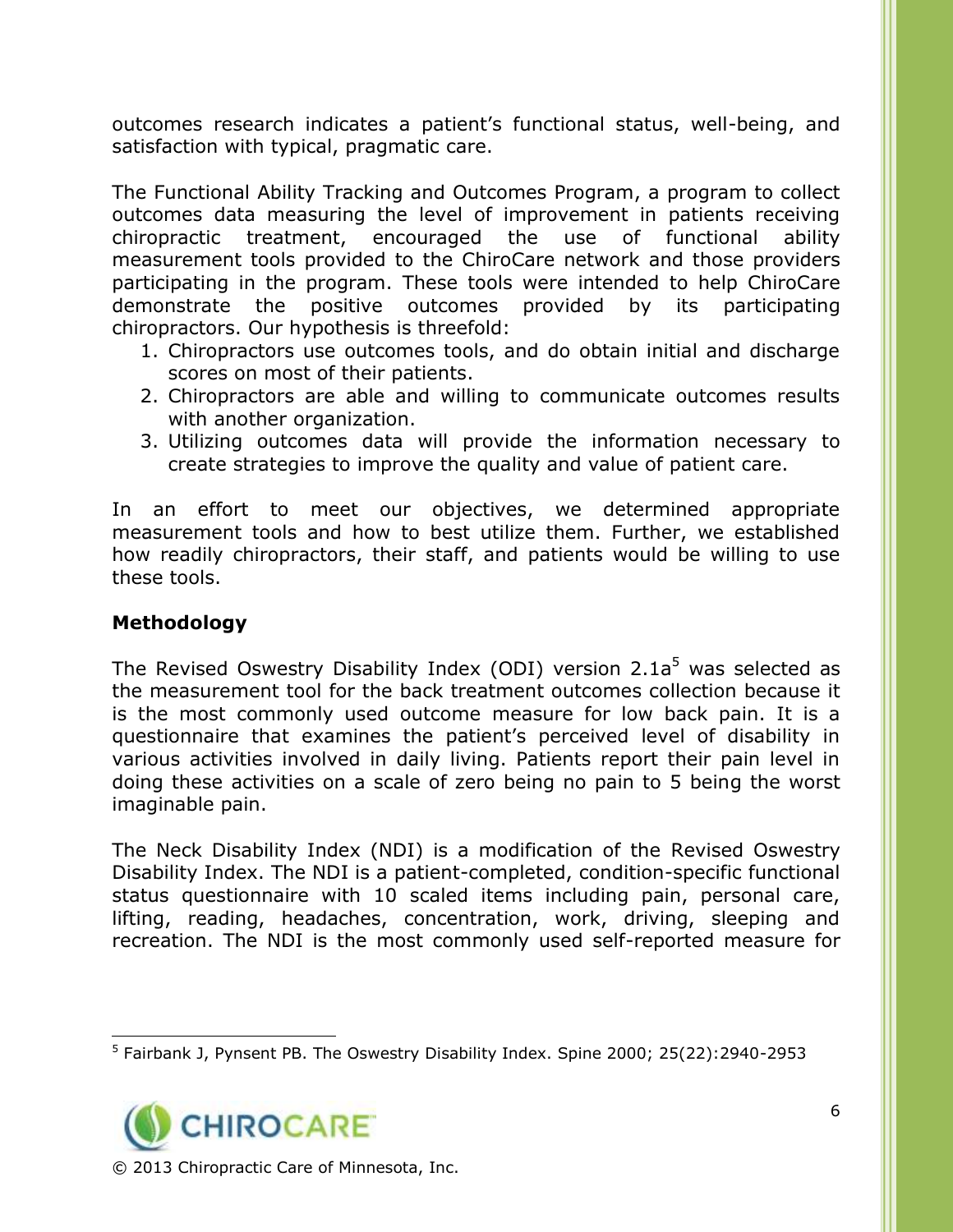neck pain<sup>6</sup>. Both the ODI and NDI have been found to be reliable and valid measures of functional disability related to neck and back pain.

An invitation to participate was sent to 120 pre-selected network chiropractors with high patient volumes. These chiropractors were selected based on the assumption that their volume would allow them to provide information on a minimum of 50 new adult patients. Fifty-five chiropractors agreed to participate.

The electronic survey system allowed chiropractors and staff, as well as patients, to enter responses electronically. The system also allowed chiropractic offices access to the data to review the data and determine whether patients were responding. Offices were given an Apple iPad to allow staff to input patient responses electronically. Patients could enter responses from their own computers, which was initially considered to be a convenient feature of the program. Feedback from the participants relatively early in the program made it clear that the iPad collection method was limited in its effectiveness. The process flow of setting up the patient's account and having the patient enter the initial index on the iPad was cumbersome and too time consuming – as a result most offices established a paper collection process instead.

#### **Results**

Patients experiencing both acute (sharp or severe) and chronic (constant or ongoing) pain reported approximately 44% improvement in the first 15 days of chiropractic treatment, with additional improvement in the next 15 days. Females accounted for 60% of the back pain respondents and 73% of neck pain respondents.

| <b>15 Day Results</b>    | <b>Back</b> | <b>Neck</b> |
|--------------------------|-------------|-------------|
| Average Initial Score    | 37          | 29          |
| Average 15 Day Score     | 21          | 16          |
| % Functional Improvement | 43%         | 45%         |
| Number of 15 Day Scores  | 243         | 172         |
| <b>30 Day Results</b>    |             |             |
| Average Initial Score    | 35          | 30          |
| Average 15 Day Score     | 23          | 20          |

- $6$  Macdermid JC, Walton DM, Avery S, Blanchard A, Etruw E, McAlpine C, Goldsmith CH. Measurement properties of the neck disability index a systematic review Journal of Orthopedic and Sports Physical Therapy. 2009 May;39(5):400-17.

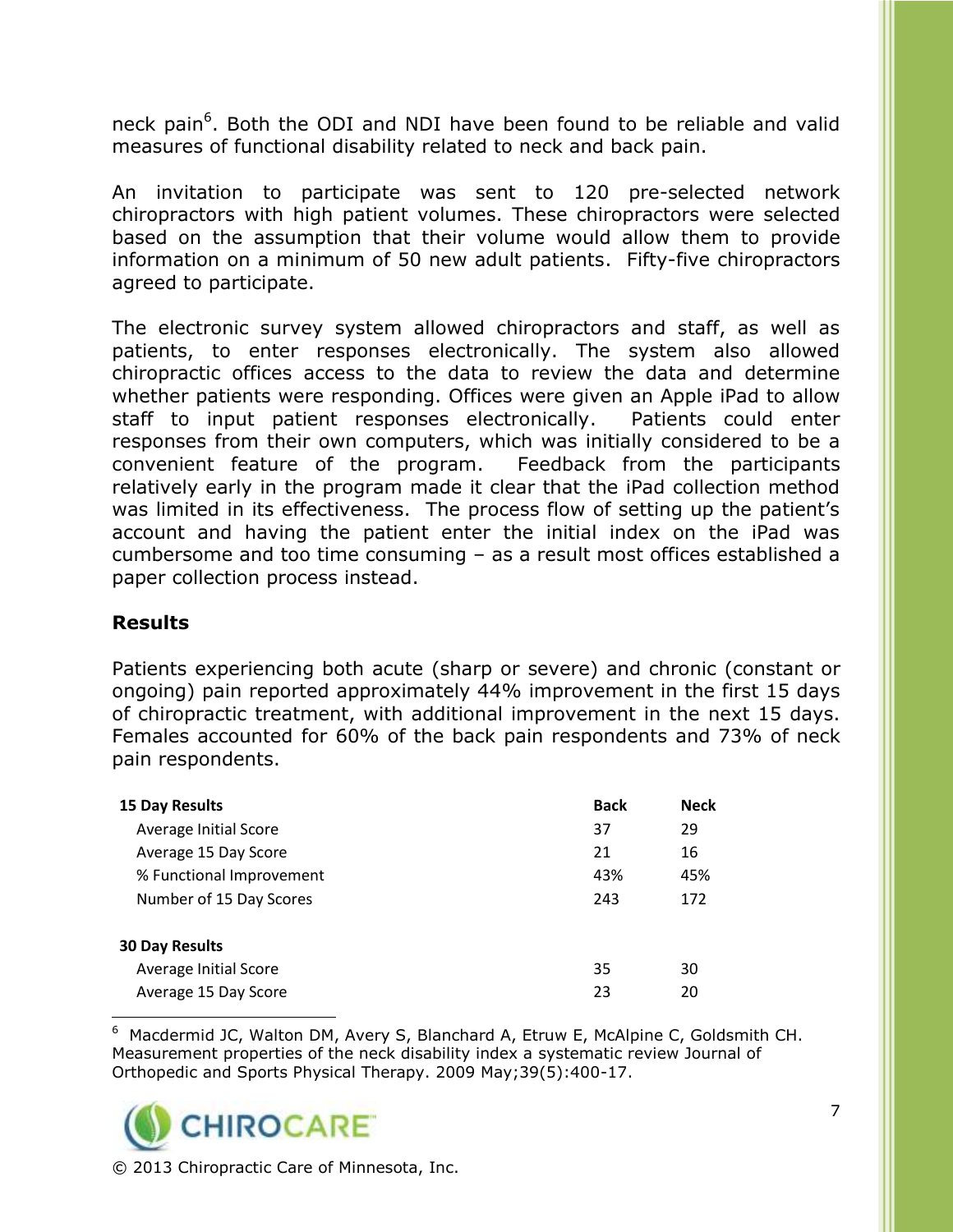| Average 30 Day Score                          | 19  | 20  |
|-----------------------------------------------|-----|-----|
| % Functional Improvement (Initial to 30 Days) | 46% | 33% |
| % Functional Improvement (15 to 30 Days)      | 17% | ∗   |
| Number of 30 Day Scores                       | 84  | 69  |

These reports indicate the improvement in pain experienced during daily functions such as personal care, walking, lifting, sitting and sleeping. At 15 days after the initial chiropractic treatment, patients reported a 43% improvement in back function using to the Oswestry Disability Index, and a 45% improvement in neck function using the Neck Disability Index. At 30 days after initial treatment, patients reported a 46% improvement in back function. Results were similar to those collected in a 2003 outcomes collection project conducted by ChiroCare.

Although 37% of respondents intended to use outcomes measurements in their practices, only 21% felt that collecting the data assisted them in treating their patients. Eighty-one percent of respondents indicated that they had used outcomes tools previously, and 17% indicated that they had not previously used outcomes tools.

Besides the improvement in outcomes, chiropractors also demonstrated that they can gather outcomes data, despite using a challenging tool and a collection process that was cumbersome at times. However, gathering data is only part of the process. Chiropractors need to use the tool as part of their patient's treatment plan and as a communication tool with the patient.

#### **Secondary Survey Results**

ChiroCare also conducted a secondary survey to help determine and understand how easy it was for chiropractors and their staff to collect outcomes data. If these tools are required for tracking, reporting, and incorporating into the patient's treatment plan, it must be easy for the patient and office to administer and provide the necessary data. Their feedback indicated that the current process is labor-intensive and does not collect other clinical indicators, such as quality of life.

One of the key issues with the current process was the additional manual entry of data into the outcomes tool. Patients were able to enter data into the ChiroCare-selected tool themselves, but it was time-consuming and tedious. The lack of patient response and engagement was disheartening.

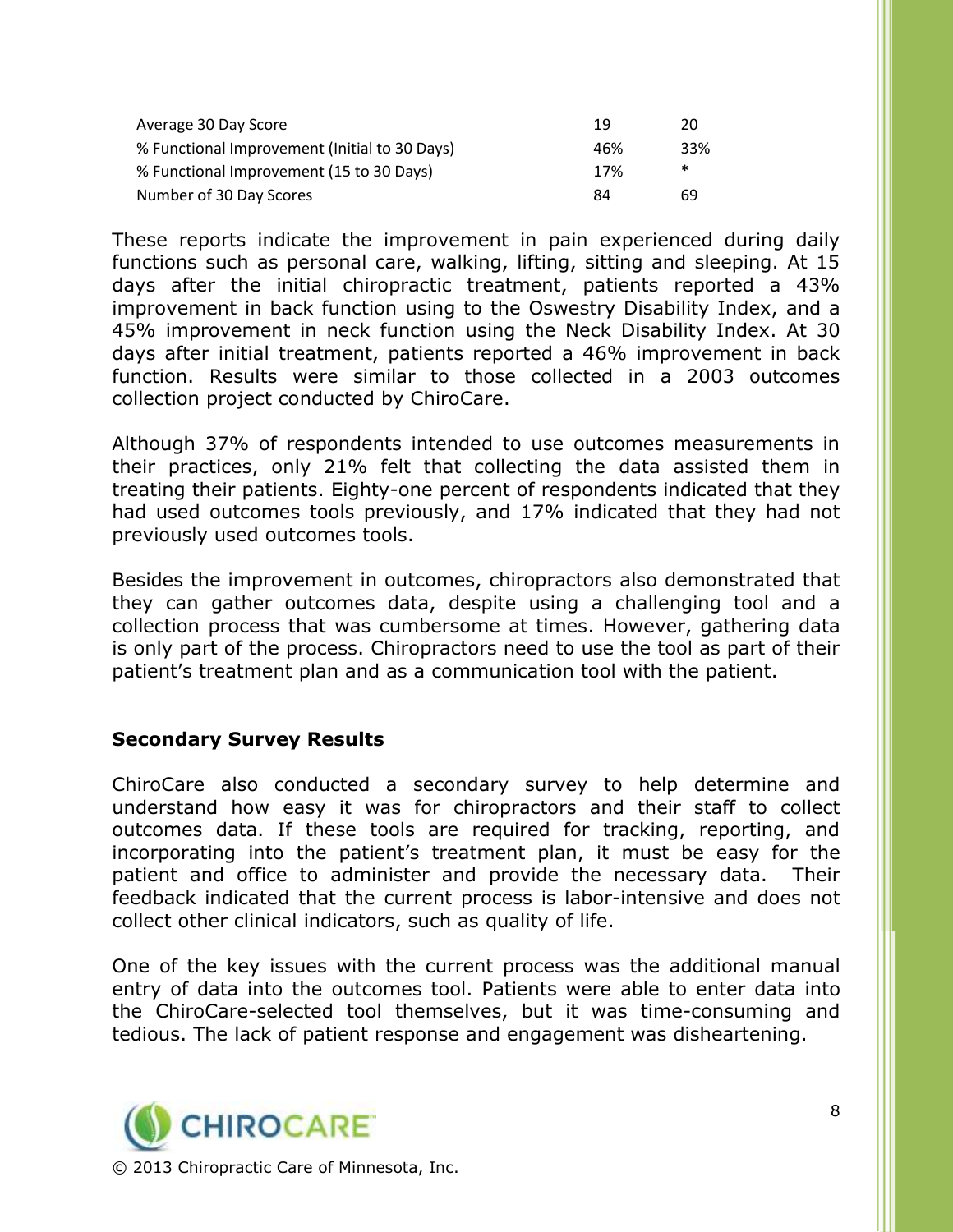In the secondary survey, we asked doctors to rate the collection tool on ease of use. On a scale of 1 (difficult) to 5 (easy), the average rate of the responses was 2.8. Using the tool created barriers for users as follows:

- 63% of respondents reported difficulty collecting index scores from patients
- 46% reported that the patient enrollment process was inconvenient
- 41% reported that completing responses took too much time
- 31% of respondents reported that their office staff was not engaged in the process
- 29% stated that the online tool was cumbersome

Providing tools that are easier to use, less time-consuming, and afford more methods of measurement need to be taken into consideration for a future study or implementation by any organization. Integrating such data collection measures with Electronic Health Records to reduce duplicative data entry may help to streamline the process and improve practitioner utilization.

As a result of our study and secondary survey, we would recommend additional training in the value of using outcomes and tools regarding how to collect them. By training staff and providers, the chiropractors may see this step in the treatment plan process as a value and use the tools to create functional goals, and help guide treatment.

# **Summary**

Our goals for completing this Outcomes Program included:

- 1. Successfully obtain at least the initial and discharge score on a majority of their patients.
- 2. Accurately and consistently communicate the results with another organization.
- 3. Identify potentially effective strategies that can be implemented to improve the quality and value of care.

We successfully completed the program and obtained the information we needed to validate moving forward with designing and implementing Chiropractic Centers of Excellence that places a doctor of chiropractic as the first-line treatment for back and neck pain. We also identified areas of opportunity for improvement within the collection, reporting, and integrating of outcomes as part of the treatment process. These will require additional